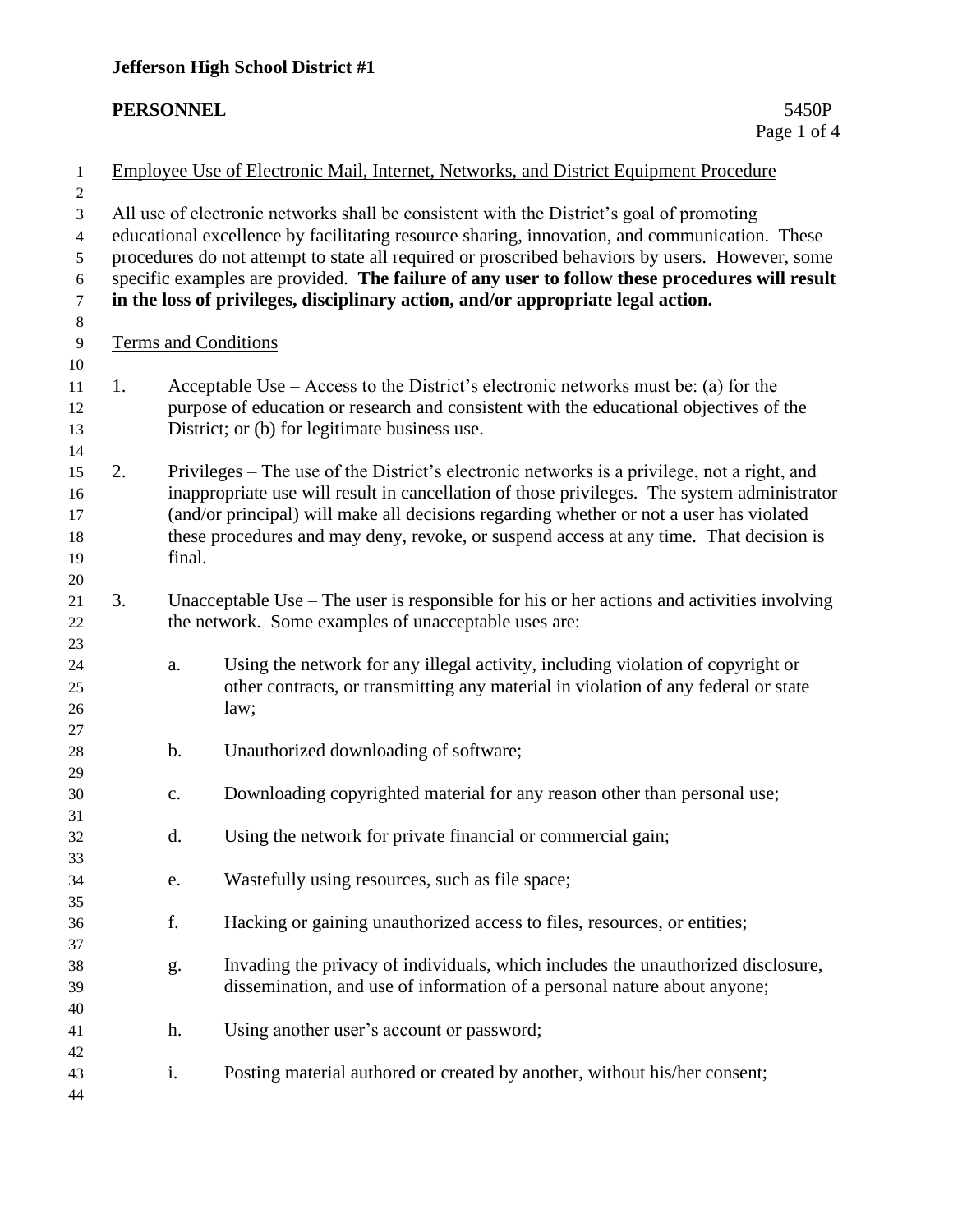# **Jefferson High School District #1**

#### $PERSONNEL$

| 1                                            |    | j.                                                                                                                                                                                                                                                                                                                                                                                                                                                                                                                                                                                                        | Posting anonymous messages;                                                                                                                                                                                       |
|----------------------------------------------|----|-----------------------------------------------------------------------------------------------------------------------------------------------------------------------------------------------------------------------------------------------------------------------------------------------------------------------------------------------------------------------------------------------------------------------------------------------------------------------------------------------------------------------------------------------------------------------------------------------------------|-------------------------------------------------------------------------------------------------------------------------------------------------------------------------------------------------------------------|
| 2<br>$\mathfrak{Z}$                          |    | k.                                                                                                                                                                                                                                                                                                                                                                                                                                                                                                                                                                                                        | Using the network for commercial or private advertising;                                                                                                                                                          |
| 4<br>5<br>6<br>7                             |    | $\mathbf{l}$ .                                                                                                                                                                                                                                                                                                                                                                                                                                                                                                                                                                                            | Accessing, submitting, posting, publishing, or displaying any defamatory,<br>inaccurate, abusive, obscene, profane, sexually oriented, threatening, racially<br>offensive, harassing, or illegal material; and    |
| 8<br>9                                       |    | m.                                                                                                                                                                                                                                                                                                                                                                                                                                                                                                                                                                                                        | Using the network while access privileges are suspended or revoked.                                                                                                                                               |
| 10<br>11<br>12<br>13                         | 4. |                                                                                                                                                                                                                                                                                                                                                                                                                                                                                                                                                                                                           | Network Etiquette – The user is expected to abide by the generally accepted rules of<br>network etiquette. These include but are not limited to the following:                                                    |
| 14                                           |    | a.                                                                                                                                                                                                                                                                                                                                                                                                                                                                                                                                                                                                        | Be polite. Do not become abusive in messages to others.                                                                                                                                                           |
| 15<br>16<br>17<br>18                         |    | $\mathbf b$ .                                                                                                                                                                                                                                                                                                                                                                                                                                                                                                                                                                                             | Use appropriate language. Do not swear or use vulgarities or any other<br>inappropriate language.                                                                                                                 |
| 19<br>20<br>21                               |    | c.                                                                                                                                                                                                                                                                                                                                                                                                                                                                                                                                                                                                        | Do not reveal personal information, including the addresses or telephone<br>numbers, of students or colleagues.                                                                                                   |
| 22<br>23<br>24<br>25                         |    | d.                                                                                                                                                                                                                                                                                                                                                                                                                                                                                                                                                                                                        | Recognize that electronic mail (e-mail) is not private. People who operate the<br>system have access to all mail. Messages relating to or in support of illegal<br>activities may be reported to the authorities. |
| 26<br>27                                     |    | e.                                                                                                                                                                                                                                                                                                                                                                                                                                                                                                                                                                                                        | Do not use the network in any way that would disrupt its use by other users.                                                                                                                                      |
| $28\,$<br>29<br>30                           |    | f.                                                                                                                                                                                                                                                                                                                                                                                                                                                                                                                                                                                                        | Consider all communications and information accessible via the network to be<br>private property.                                                                                                                 |
| 31<br>32<br>33<br>34<br>35<br>36<br>37<br>38 | 5. | No Warranties – The District makes no warranties of any kind, whether expressed or<br>implied, for the service it is providing. The District will not be responsible for any<br>damages the user suffers. This includes loss of data resulting from delays, non-deliveries,<br>missed deliveries, or service interruptions caused by its negligence or the user's errors or<br>omissions. Use of any information obtained via the Internet is at the user's own risk.<br>The District specifically denies any responsibility for the accuracy or quality of<br>information obtained through its services. |                                                                                                                                                                                                                   |
| 39<br>40<br>41                               | 6. | Indemnification – The user agrees to indemnify the District for any losses, costs, or<br>damages, including reasonable attorney fees, incurred by the District, relating to or<br>arising out of any violation of these procedures.                                                                                                                                                                                                                                                                                                                                                                       |                                                                                                                                                                                                                   |
| 42<br>43<br>44                               | 7. |                                                                                                                                                                                                                                                                                                                                                                                                                                                                                                                                                                                                           | Security – Network security is a high priority. If the user can identify a security problem<br>on the Internet, the user must notify the system administrator or building principal. Do                           |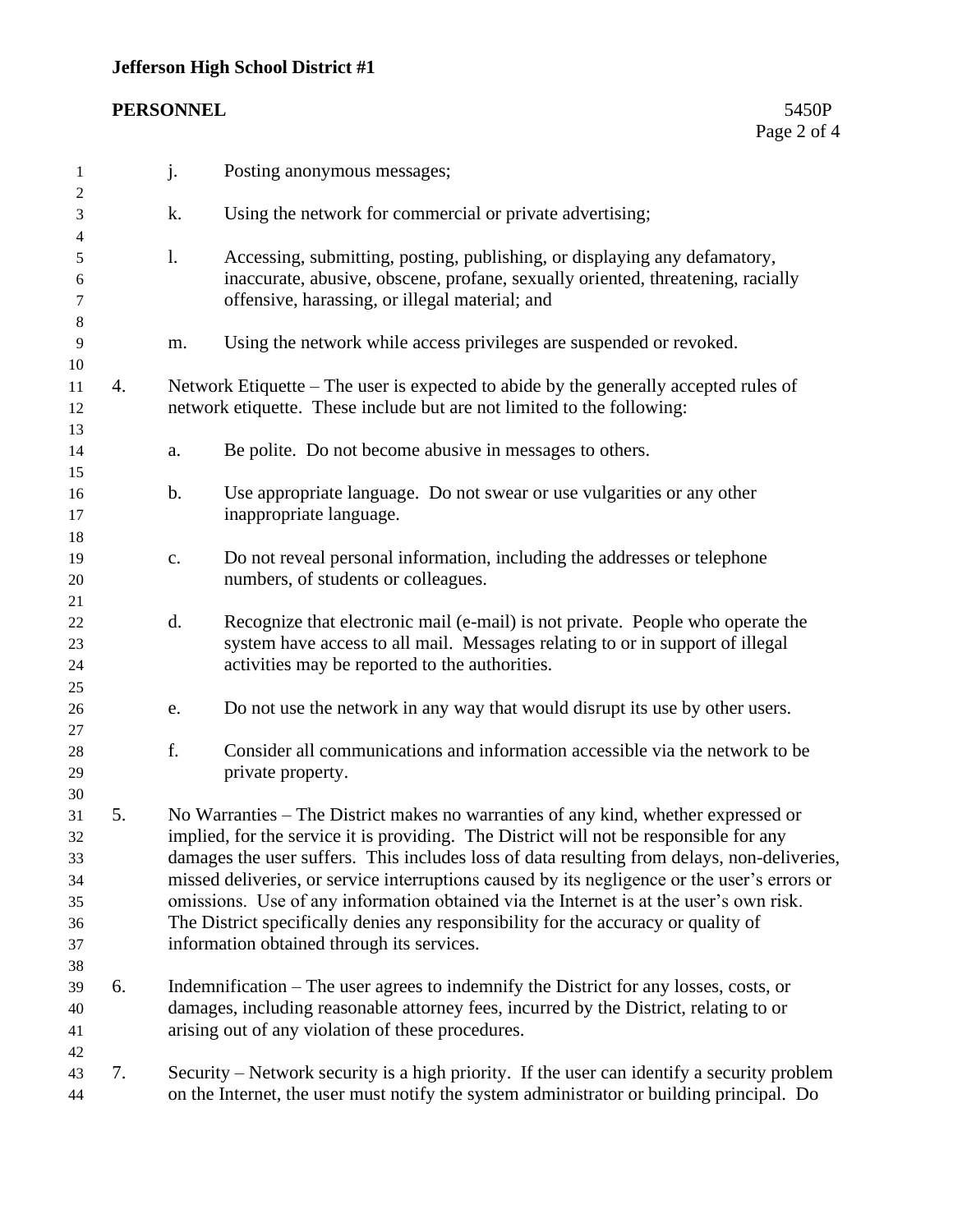### $PERSONNEL$

| 1<br>2<br>3<br>$\overline{4}$<br>$\sqrt{5}$ |     |                                                                                                                                                                                                                                                                         | not demonstrate the problem to other users. Keep your account and password<br>confidential. Do not use another individual's account without written permission from<br>that individual. Attempts to log on to the Internet as a system administrator will result in<br>cancellation of user privileges. Any user identified as a security risk may be denied<br>access to the network. |  |  |  |
|---------------------------------------------|-----|-------------------------------------------------------------------------------------------------------------------------------------------------------------------------------------------------------------------------------------------------------------------------|----------------------------------------------------------------------------------------------------------------------------------------------------------------------------------------------------------------------------------------------------------------------------------------------------------------------------------------------------------------------------------------|--|--|--|
| $\sqrt{6}$<br>7<br>$\,8$                    | 8.  | Vandalism and Damage – Vandalism will result in cancellation of privileges, and other<br>disciplinary action. Vandalism is defined as any malicious attempt to harm or destroy                                                                                          |                                                                                                                                                                                                                                                                                                                                                                                        |  |  |  |
| 9                                           |     | data of another user, the Internet, or any other network. This includes but is not limited<br>to uploading or creation of computer viruses. The user is responsible for any<br>unintentional damage to the District-owned equipment or technology that is caused by the |                                                                                                                                                                                                                                                                                                                                                                                        |  |  |  |
| 10                                          |     |                                                                                                                                                                                                                                                                         |                                                                                                                                                                                                                                                                                                                                                                                        |  |  |  |
| 11                                          |     |                                                                                                                                                                                                                                                                         |                                                                                                                                                                                                                                                                                                                                                                                        |  |  |  |
| 12                                          |     |                                                                                                                                                                                                                                                                         | user's negligence. Such damage includes but is not limited to that caused by drops, spills,                                                                                                                                                                                                                                                                                            |  |  |  |
| 13                                          |     |                                                                                                                                                                                                                                                                         | virus, exposure to heat and cold, or submersion.                                                                                                                                                                                                                                                                                                                                       |  |  |  |
| 14<br>15                                    | 9.  |                                                                                                                                                                                                                                                                         |                                                                                                                                                                                                                                                                                                                                                                                        |  |  |  |
| 16                                          |     | Charges – The District assumes no responsibility for any unauthorized charges or fees,<br>including telephone charges, long-distance charges, per-minute surcharges, and/or                                                                                             |                                                                                                                                                                                                                                                                                                                                                                                        |  |  |  |
| 17                                          |     |                                                                                                                                                                                                                                                                         | equipment or line costs.                                                                                                                                                                                                                                                                                                                                                               |  |  |  |
| 18                                          |     |                                                                                                                                                                                                                                                                         |                                                                                                                                                                                                                                                                                                                                                                                        |  |  |  |
| 19                                          | 10. | Copyright Web Publishing Rules – Copyright law and District policy prohibit the                                                                                                                                                                                         |                                                                                                                                                                                                                                                                                                                                                                                        |  |  |  |
| 20                                          |     | republishing of text or graphics found on the Web or on District Websites or file servers                                                                                                                                                                               |                                                                                                                                                                                                                                                                                                                                                                                        |  |  |  |
| 21                                          |     |                                                                                                                                                                                                                                                                         | without explicit written permission.                                                                                                                                                                                                                                                                                                                                                   |  |  |  |
| 22                                          |     |                                                                                                                                                                                                                                                                         |                                                                                                                                                                                                                                                                                                                                                                                        |  |  |  |
| 23                                          |     | a.                                                                                                                                                                                                                                                                      | For each republication (on a Website or file server) of a graphic or text file that                                                                                                                                                                                                                                                                                                    |  |  |  |
| 24                                          |     |                                                                                                                                                                                                                                                                         | was produced externally, there must be a notice at the bottom of the page                                                                                                                                                                                                                                                                                                              |  |  |  |
| 25                                          |     |                                                                                                                                                                                                                                                                         | crediting the original producer and noting how and when permission was granted.                                                                                                                                                                                                                                                                                                        |  |  |  |
| 26                                          |     |                                                                                                                                                                                                                                                                         | If possible, the notice should also include the Web address of the original source.                                                                                                                                                                                                                                                                                                    |  |  |  |
| 27                                          |     |                                                                                                                                                                                                                                                                         |                                                                                                                                                                                                                                                                                                                                                                                        |  |  |  |
| 28                                          |     | b.                                                                                                                                                                                                                                                                      | Students and staff engaged in producing Web pages must provide library media                                                                                                                                                                                                                                                                                                           |  |  |  |
| 29                                          |     |                                                                                                                                                                                                                                                                         | specialists with e-mail or hard copy permissions before the Web pages are                                                                                                                                                                                                                                                                                                              |  |  |  |
| 30                                          |     |                                                                                                                                                                                                                                                                         | published. Printed evidence of the status of "public domain" documents must be                                                                                                                                                                                                                                                                                                         |  |  |  |
| 31                                          |     |                                                                                                                                                                                                                                                                         | provided.                                                                                                                                                                                                                                                                                                                                                                              |  |  |  |
| 32                                          |     |                                                                                                                                                                                                                                                                         |                                                                                                                                                                                                                                                                                                                                                                                        |  |  |  |
| 33                                          |     | c.                                                                                                                                                                                                                                                                      | The absence of a copyright notice may not be interpreted as permission to copy                                                                                                                                                                                                                                                                                                         |  |  |  |
| 34                                          |     |                                                                                                                                                                                                                                                                         | the materials. Only the copyright owner may provide the permission. The                                                                                                                                                                                                                                                                                                                |  |  |  |
| 35                                          |     |                                                                                                                                                                                                                                                                         | manager of the Website displaying the material may not be considered a source of                                                                                                                                                                                                                                                                                                       |  |  |  |
| 36<br>37                                    |     |                                                                                                                                                                                                                                                                         | permission.                                                                                                                                                                                                                                                                                                                                                                            |  |  |  |
| 38                                          |     | d.                                                                                                                                                                                                                                                                      | The "fair use" rules governing student reports in classrooms are less stringent and                                                                                                                                                                                                                                                                                                    |  |  |  |
| 39                                          |     |                                                                                                                                                                                                                                                                         | permit limited use of graphics and text.                                                                                                                                                                                                                                                                                                                                               |  |  |  |
| 40                                          |     |                                                                                                                                                                                                                                                                         |                                                                                                                                                                                                                                                                                                                                                                                        |  |  |  |
| 41                                          |     | e.                                                                                                                                                                                                                                                                      | Student work may only be published if there is written permission from both the                                                                                                                                                                                                                                                                                                        |  |  |  |
| 42                                          |     |                                                                                                                                                                                                                                                                         | parent/guardian and the student.                                                                                                                                                                                                                                                                                                                                                       |  |  |  |
| 43                                          |     |                                                                                                                                                                                                                                                                         |                                                                                                                                                                                                                                                                                                                                                                                        |  |  |  |
| 44                                          |     | <b>Internet Safety</b>                                                                                                                                                                                                                                                  |                                                                                                                                                                                                                                                                                                                                                                                        |  |  |  |